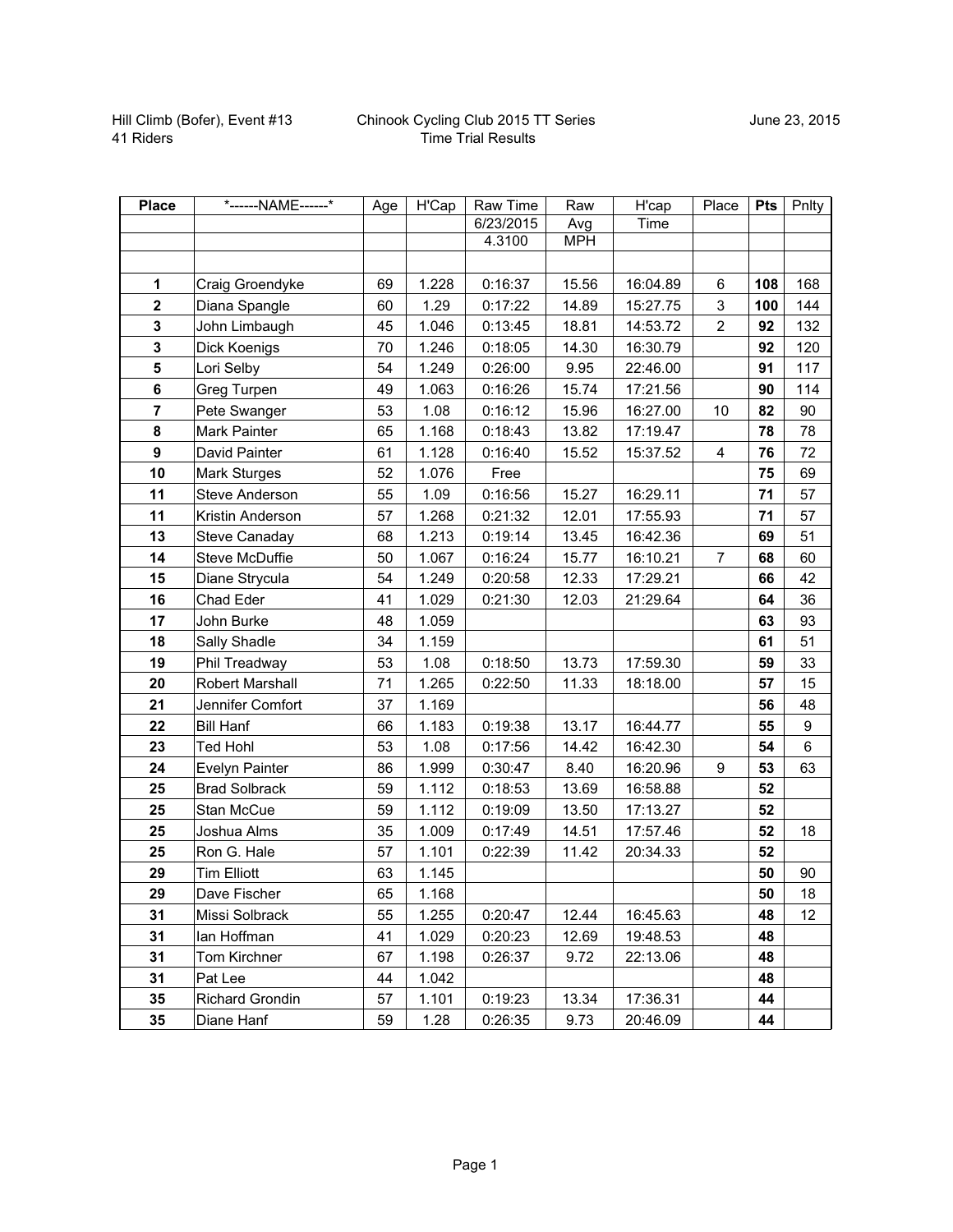| 35 | <b>Summer Sturges</b> | 19 | 1.143 |         |       |          |   | 44          |    |
|----|-----------------------|----|-------|---------|-------|----------|---|-------------|----|
| 38 | Keyon Maljai          | 34 | 1.006 | 0:16:05 | 16.08 | 15:59.24 | 5 | 42          | 18 |
| 38 | Anne Farawila         | 40 | 1.181 |         |       |          |   | 42          | 18 |
| 40 | Catiana Coghlan       | 38 | 1.173 |         |       |          |   | 41          | 51 |
| 40 | Steve Hanson          | 43 | 1.038 |         |       |          |   | 41          | 27 |
| 40 | <b>Aaron Stites</b>   | 39 | 1.021 |         |       |          |   | 41          | 51 |
| 43 | Mark McLean           | 60 | 1.12  | 0:15:51 | 16.32 | 14:39.11 | 1 | 40          | 60 |
| 43 | <b>Brad Atencio</b>   | 51 | 1.071 | 0:29:16 | 8.84  | 27:19.59 |   | 40          |    |
| 45 | Porter Withers        | 15 | 1.095 | 0:17:45 | 14.57 | 16:27.60 |   | 37          | 15 |
| 46 | Alexis Atencio        | 15 | 1.223 | 0:29:16 | 8.84  | 23:55.81 |   | 36          |    |
| 46 | Mike Larche           | 26 | 1     |         |       |          |   | 36          |    |
| 46 | <b>Scott Sarber</b>   | 46 | 1.05  |         |       |          |   | 36          |    |
| 46 | Carolyn Sturges       | 50 | 1.229 |         |       |          |   | 36          |    |
| 50 | <b>Jack Elliott</b>   | 14 | 1.145 | 0:20:15 | 12.77 | 17:41.14 |   | 32          |    |
| 50 | <b>Robert Bartol</b>  | 47 | 1.054 |         |       |          |   | 32          | 24 |
| 50 | Philip Nelson         | 43 | 1.038 |         |       |          |   | 32          |    |
| 50 | <b>Barry Nichols</b>  | 42 | 1.033 |         |       |          |   | 32          |    |
| 50 | Leah Swanger          | 50 | 1.229 |         |       |          |   | 32          |    |
| 55 | Carol Hansen          | 43 | 1.195 |         |       |          |   | $\mathbf 0$ |    |
| 55 | <b>Becky Bechtold</b> | 70 | 1.436 | 0:35:03 | 7.38  | 24:24.48 |   | 28          |    |
| 55 | Deborah Burke         | 45 | 1.205 |         |       |          |   | 28          | 24 |
| 55 | <b>Bill Pofahl</b>    | 64 | 1.154 |         |       |          |   | 28          |    |
| 59 | John MacArthur        | 51 | 1.071 | 0:17:23 | 14.88 | 16:13.86 | 8 | 27          | 9  |
| 60 | Darrel Brown          | 35 | 1.009 | 0:18:05 | 14.30 | 18:01.32 |   | 26          | 6  |
| 61 | Morgan Larche         | 25 | 1.143 |         |       |          |   | 24          |    |
| 61 | Paul Meier            | 62 | 1.137 |         |       |          |   | 24          |    |
| 61 | <b>Brian Schur</b>    | 42 | 1.033 |         |       |          |   | 24          |    |
| 61 | Andy Streibeck        | 26 | 1     |         |       |          |   | 24          | 24 |
| 65 | Chris Johnson         | 39 | 1.021 | 0:18:52 | 13.71 | 18:28.72 |   | 20          |    |
| 65 | Navindra Gunawardena  | 33 | 1.003 |         |       |          |   | 20          |    |
| 65 | Jon Page              | 53 | 1.08  |         |       |          |   | 20          |    |
| 68 | <b>Michael Mealer</b> | 35 | 1.009 | 0:21:21 | 12.11 | 21:09.57 |   | 16          |    |
| 68 | Shari Elliott         | 47 | 1.214 | 0:32:08 | 8.05  | 26:28.14 |   | 16          |    |
| 68 | Ken Call              | 49 | 1.063 |         |       |          |   | 16          | 24 |
| 68 | George Fraga          | 54 | 1.084 |         |       |          |   | 16          | 18 |
| 68 | Florence Kirchner     | 68 | 1.397 |         |       |          |   | 16          |    |
| 68 | April Ottey           | 49 | 1.224 |         |       |          |   | 16          |    |
| 68 | Tom Owen              | 59 | 1.112 |         |       |          |   | 16          |    |
| 68 | Wendy Owen            | 56 | 1.261 |         |       |          |   | 16          |    |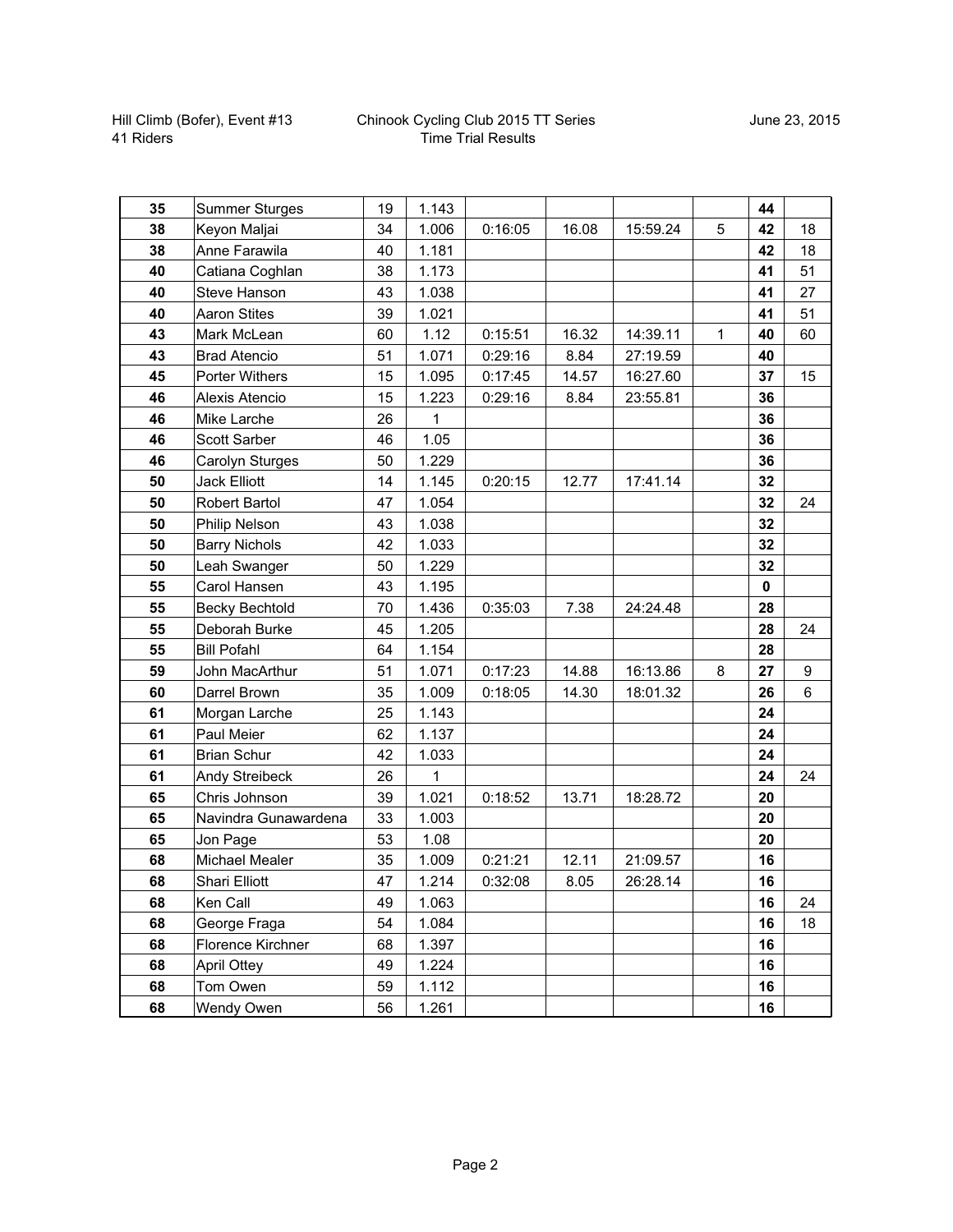| 68 | <b>Abigail Withers</b> | 14 | 1.272 |      |  | 16 |   |
|----|------------------------|----|-------|------|--|----|---|
| 77 | Peter Archambault      | 44 | 1.042 |      |  | 13 | 3 |
| 78 | Ron D. Hale            | 56 | 1.095 |      |  | 12 |   |
| 78 | Linda McLean           | 59 | 1.28  |      |  | 12 |   |
| 78 | JimaLee Painter        | 61 | 1.3   |      |  | 12 |   |
| 78 | Jim Willis             | 45 | 1.046 |      |  | 12 |   |
| 82 | Lewis Kenworthy        | 58 | 1.106 |      |  | 8  |   |
| 82 | Erin Plumb             | 42 | 1.19  |      |  | 8  |   |
| 82 | <b>Torka Poet</b>      | 49 | 1.224 |      |  | 8  |   |
| 82 | <b>Lance Stites</b>    | 14 | 1.145 |      |  | 8  |   |
| 82 | Luke Sturges           | 13 | 1.2   |      |  | 8  |   |
| 82 | Montana Sturges        | 21 | 1     |      |  | 8  |   |
| 82 | Porter McMichael       | 18 | 1     | Free |  | 8  |   |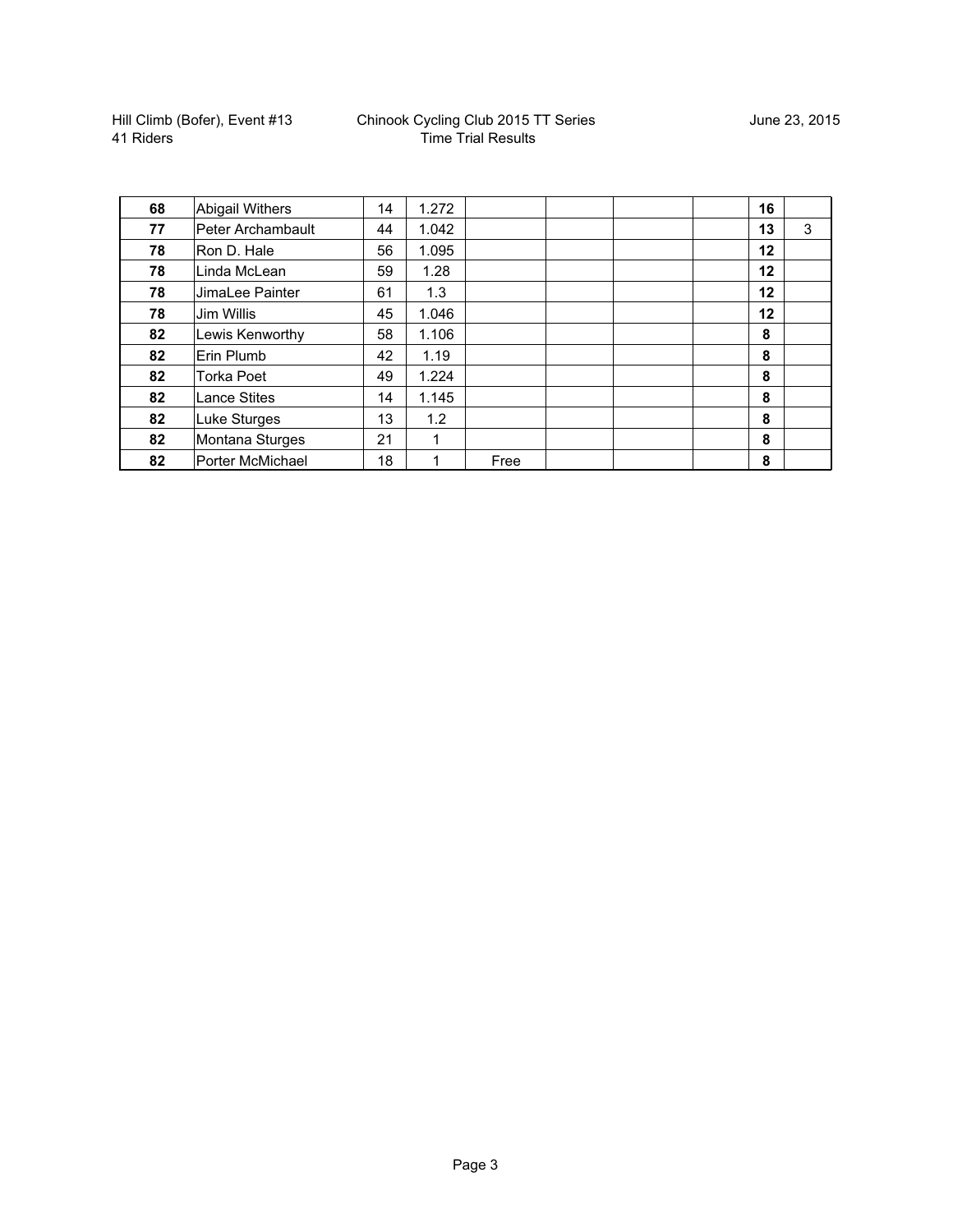| *------NAME------*     | Age | H'Cap | Raw Time  | Raw        | H'cap       | Place            | Pts | Pnlty |
|------------------------|-----|-------|-----------|------------|-------------|------------------|-----|-------|
|                        |     |       | 6/23/2015 | Avg        | <b>Time</b> |                  |     |       |
|                        |     |       | 4.3100    | <b>MPH</b> |             |                  |     |       |
|                        |     |       |           |            |             |                  |     |       |
| Mark McLean            | 60  | 1.12  | 0:15:51   | 16.32      | 14:39.11    | $\mathbf{1}$     | 40  | 60    |
| John Limbaugh          | 45  | 1.046 | 0:13:45   | 18.81      | 14:53.72    | $\overline{2}$   | 92  | 132   |
| Diana Spangle          | 60  | 1.29  | 0:17:22   | 14.89      | 15:27.75    | 3                | 100 | 144   |
| David Painter          | 61  | 1.128 | 0:16:40   | 15.52      | 15:37.52    | 4                | 76  | 72    |
| Keyon Maljai           | 34  | 1.006 | 0:16:05   | 16.08      | 15:59.24    | 5                | 42  | 18    |
| Craig Groendyke        | 69  | 1.228 | 0:16:37   | 15.56      | 16:04.89    | 6                | 108 | 168   |
| Steve McDuffie         | 50  | 1.067 | 0:16:24   | 15.77      | 16:10.21    | $\overline{7}$   | 68  | 60    |
| John MacArthur         | 51  | 1.071 | 0:17:23   | 14.88      | 16:13.86    | $\,8\,$          | 27  | 9     |
| Evelyn Painter         | 86  | 1.999 | 0:30:47   | 8.40       | 16:20.96    | $\boldsymbol{9}$ | 53  | 63    |
| Pete Swanger           | 53  | 1.08  | 0:16:12   | 15.96      | 16:27.00    | 10               | 82  | 90    |
| Porter Withers         | 15  | 1.095 | 0:17:45   | 14.57      | 16:27.60    |                  | 37  | 15    |
| Steve Anderson         | 55  | 1.09  | 0:16:56   | 15.27      | 16:29.11    |                  | 71  | 57    |
| Dick Koenigs           | 70  | 1.246 | 0:18:05   | 14.30      | 16:30.79    |                  | 92  | 120   |
| <b>Ted Hohl</b>        | 53  | 1.08  | 0:17:56   | 14.42      | 16:42.30    |                  | 54  | 6     |
| <b>Steve Canaday</b>   | 68  | 1.213 | 0:19:14   | 13.45      | 16:42.36    |                  | 69  | 51    |
| <b>Bill Hanf</b>       | 66  | 1.183 | 0:19:38   | 13.17      | 16:44.77    |                  | 55  | 9     |
| Missi Solbrack         | 55  | 1.255 | 0:20:47   | 12.44      | 16:45.63    |                  | 48  | 12    |
| <b>Brad Solbrack</b>   | 59  | 1.112 | 0:18:53   | 13.69      | 16:58.88    |                  | 52  |       |
| Stan McCue             | 59  | 1.112 | 0:19:09   | 13.50      | 17:13.27    |                  | 52  |       |
| Mark Painter           | 65  | 1.168 | 0:18:43   | 13.82      | 17:19.47    |                  | 78  | 78    |
| Greg Turpen            | 49  | 1.063 | 0:16:26   | 15.74      | 17:21.56    |                  | 90  | 114   |
| Diane Strycula         | 54  | 1.249 | 0:20:58   | 12.33      | 17:29.21    |                  | 66  | 42    |
| Richard Grondin        | 57  | 1.101 | 0:19:23   | 13.34      | 17:36.31    |                  | 44  |       |
| <b>Jack Elliott</b>    | 14  | 1.145 | 0:20:15   | 12.77      | 17:41.14    |                  | 32  |       |
| Kristin Anderson       | 57  | 1.268 | 0:21:32   | 12.01      | 17:55.93    |                  | 71  | 57    |
| Joshua Alms            | 35  | 1.009 | 0:17:49   | 14.51      | 17:57.46    |                  | 52  | 18    |
| Phil Treadway          | 53  | 1.08  | 0:18:50   | 13.73      | 17:59.30    |                  | 59  | 33    |
| Darrel Brown           | 35  | 1.009 | 0:18:05   | 14.30      | 18:01.32    |                  | 26  | 6     |
| <b>Robert Marshall</b> | 71  | 1.265 | 0:22:50   | 11.33      | 18:18.00    |                  | 57  | 15    |
| Chris Johnson          | 39  | 1.021 | 0:18:52   | 13.71      | 18:28.72    |                  | 20  |       |
| lan Hoffman            | 41  | 1.029 | 0:20:23   | 12.69      | 19:48.53    |                  | 48  |       |
| Ron G. Hale            | 57  | 1.101 | 0:22:39   | 11.42      | 20:34.33    |                  | 52  |       |
| Diane Hanf             | 59  | 1.28  | 0:26:35   | 9.73       | 20:46.09    |                  | 44  |       |
| Michael Mealer         | 35  | 1.009 | 0:21:21   | 12.11      | 21:09.57    |                  | 16  |       |
| Chad Eder              | 41  | 1.029 | 0:21:30   | 12.03      | 21:29.64    |                  | 64  | 36    |
| Tom Kirchner           | 67  | 1.198 | 0:26:37   | 9.72       | 22:13.06    |                  | 48  |       |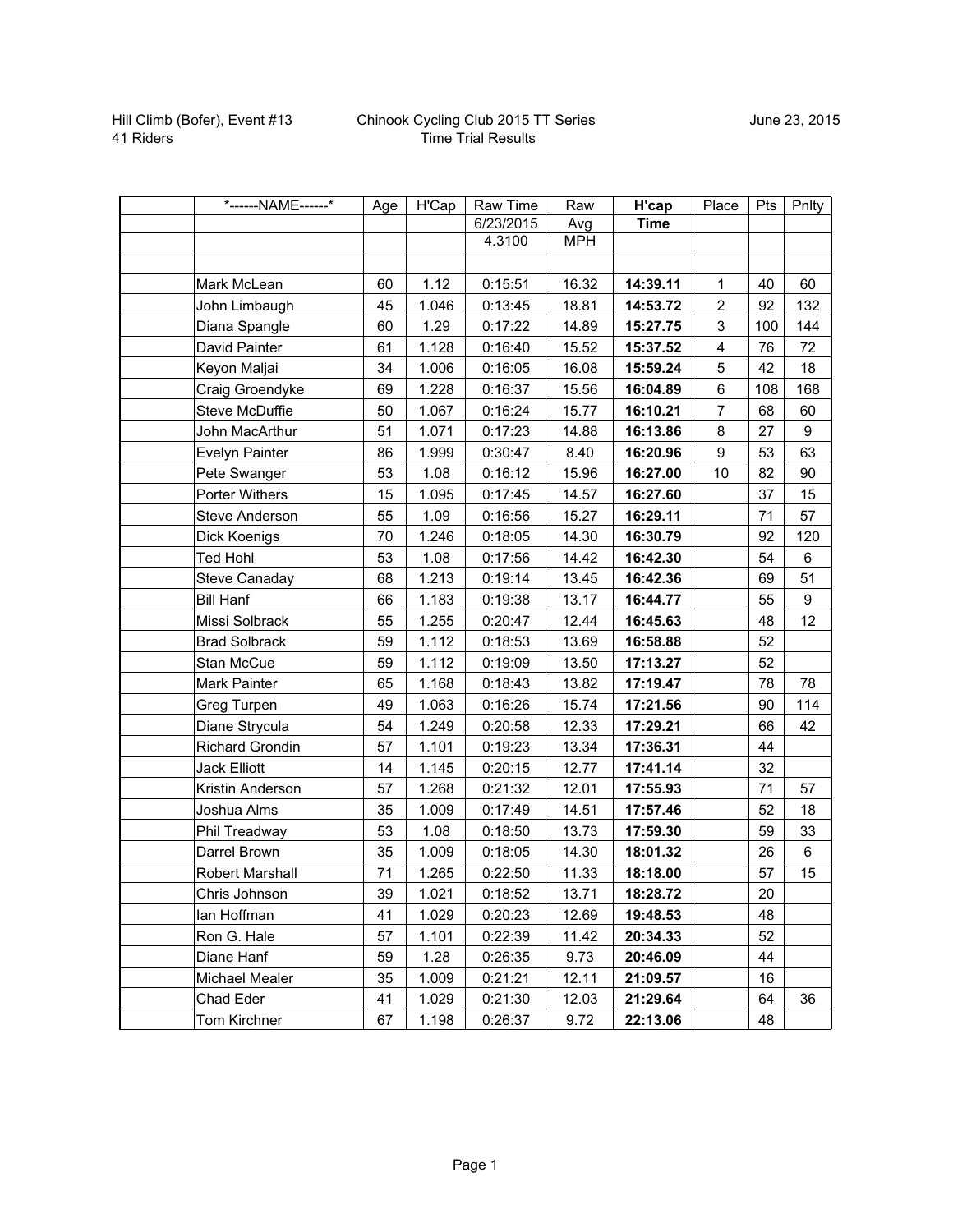## Chinook Cycling Club 2015 TT Series Time Trial Results

| Lori Selby             | 54 | 1.249 | 0:26:00 | 9.95 | 22:46.00 | 91        | 117 |
|------------------------|----|-------|---------|------|----------|-----------|-----|
| Alexis Atencio         | 15 | 1.223 | 0:29:16 | 8.84 | 23:55.81 | 36        |     |
| <b>Becky Bechtold</b>  | 70 | 1.436 | 0:35:03 | 7.38 | 24:24.48 | 28        |     |
| <b>Shari Elliott</b>   | 47 | 1.214 | 0:32:08 | 8.05 | 26:28.14 | 16        |     |
| <b>Brad Atencio</b>    | 51 | 1.071 | 0:29:16 | 8.84 | 27:19.59 | 40        |     |
| John Burke             | 48 | 1.059 |         |      |          | 63        | 93  |
| Sally Shadle           | 34 | 1.159 |         |      |          | 61        | 51  |
| Jennifer Comfort       | 37 | 1.169 |         |      |          | 56        | 48  |
| <b>Tim Elliott</b>     | 63 | 1.145 |         |      |          | 50        | 90  |
| Dave Fischer           | 65 | 1.168 |         |      |          | 50        | 18  |
| Pat Lee                | 44 | 1.042 |         |      |          | 48        |     |
| <b>Summer Sturges</b>  | 19 | 1.143 |         |      |          | 44        |     |
| Anne Farawila          | 40 | 1.181 |         |      |          | 42        | 18  |
| Catiana Coghlan        | 38 | 1.173 |         |      |          | 41        | 51  |
| <b>Steve Hanson</b>    | 43 | 1.038 |         |      |          | 41        | 27  |
| <b>Aaron Stites</b>    | 39 | 1.021 |         |      |          | 41        | 51  |
| Mike Larche            | 26 | 1     |         |      |          | 36        |     |
| Scott Sarber           | 46 | 1.05  |         |      |          | 36        |     |
| Carol Hansen           | 43 | 1.195 |         |      |          | $\pmb{0}$ |     |
| Carolyn Sturges        | 50 | 1.229 |         |      |          | 36        |     |
| <b>Robert Bartol</b>   | 47 | 1.054 |         |      |          | 32        | 24  |
| Philip Nelson          | 43 | 1.038 |         |      |          | 32        |     |
| <b>Barry Nichols</b>   | 42 | 1.033 |         |      |          | 32        |     |
| Leah Swanger           | 50 | 1.229 |         |      |          | 32        |     |
| Deborah Burke          | 45 | 1.205 |         |      |          | 28        | 24  |
| <b>Bill Pofahl</b>     | 64 | 1.154 |         |      |          | 28        |     |
| Morgan Larche          | 25 | 1.143 |         |      |          | 24        |     |
| Paul Meier             | 62 | 1.137 |         |      |          | 24        |     |
| <b>Brian Schur</b>     | 42 | 1.033 |         |      |          | 24        |     |
| <b>Andy Streibeck</b>  | 26 | 1     |         |      |          | 24        | 24  |
| Navindra Gunawardena   | 33 | 1.003 |         |      |          | 20        |     |
| Jon Page               | 53 | 1.08  |         |      |          | 20        |     |
| Ken Call               | 49 | 1.063 |         |      |          | 16        | 24  |
| George Fraga           | 54 | 1.084 |         |      |          | 16        | 18  |
| Florence Kirchner      | 68 | 1.397 |         |      |          | 16        |     |
| <b>April Ottey</b>     | 49 | 1.224 |         |      |          | 16        |     |
| Tom Owen               | 59 | 1.112 |         |      |          | 16        |     |
| Wendy Owen             | 56 | 1.261 |         |      |          | $16\,$    |     |
| <b>Abigail Withers</b> | 14 | 1.272 |         |      |          | 16        |     |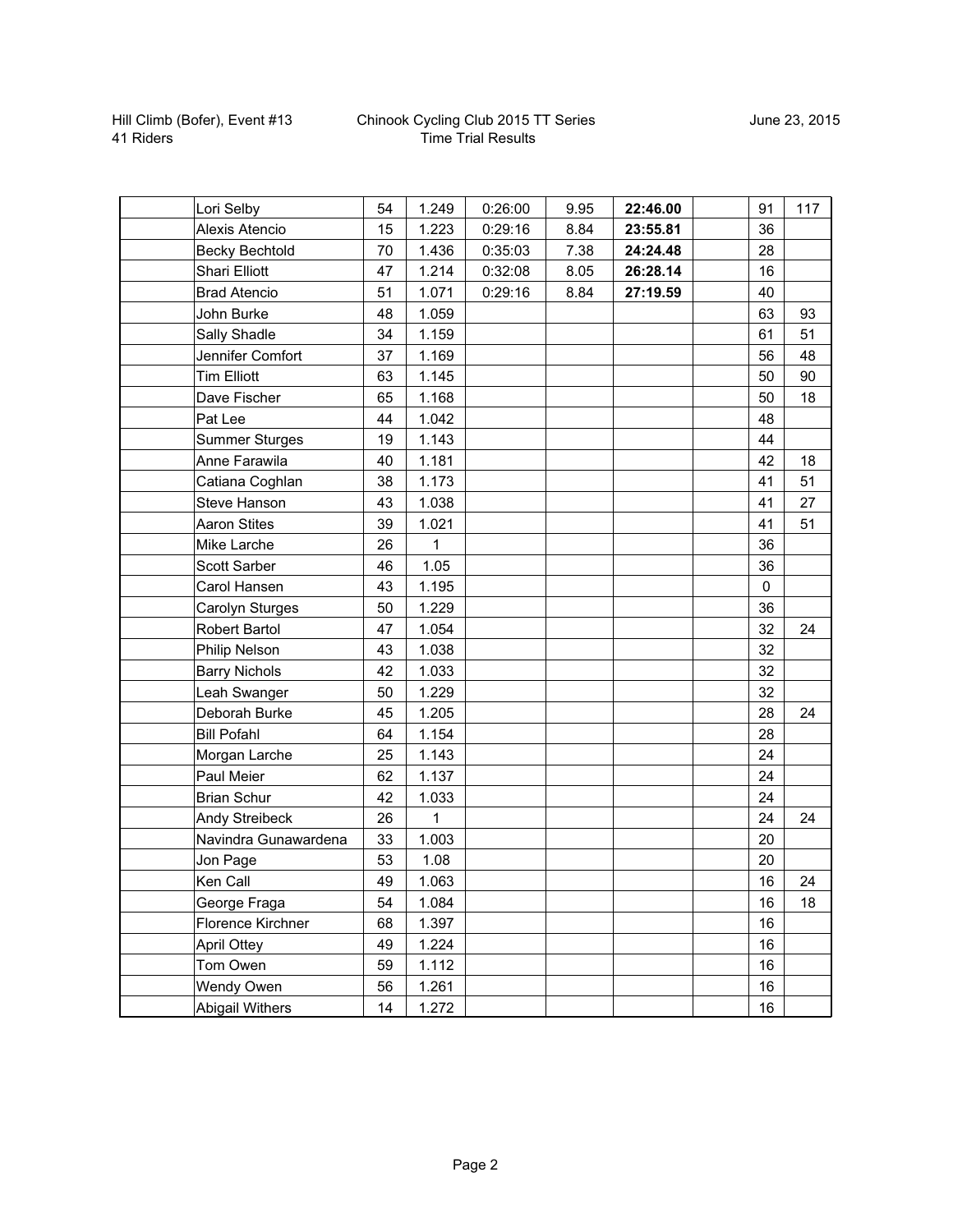| Peter Archambault   | 44 | 1.042 |      |  | 13 | 3  |
|---------------------|----|-------|------|--|----|----|
| Ron D. Hale         | 56 | 1.095 |      |  | 12 |    |
| Linda McLean        | 59 | 1.28  |      |  | 12 |    |
| JimaLee Painter     | 61 | 1.3   |      |  | 12 |    |
| Jim Willis          | 45 | 1.046 |      |  | 12 |    |
| Lewis Kenworthy     | 58 | 1.106 |      |  | 8  |    |
| Erin Plumb          | 42 | 1.19  |      |  | 8  |    |
| <b>Torka Poet</b>   | 49 | 1.224 |      |  | 8  |    |
| <b>Lance Stites</b> | 14 | 1.145 |      |  | 8  |    |
| Luke Sturges        | 13 | 1.2   |      |  | 8  |    |
| Montana Sturges     | 21 | 1     |      |  | 8  |    |
| Mark Sturges        | 52 | 1.076 | Free |  | 75 | 69 |
| Porter McMichael    | 18 |       | Free |  | 8  |    |